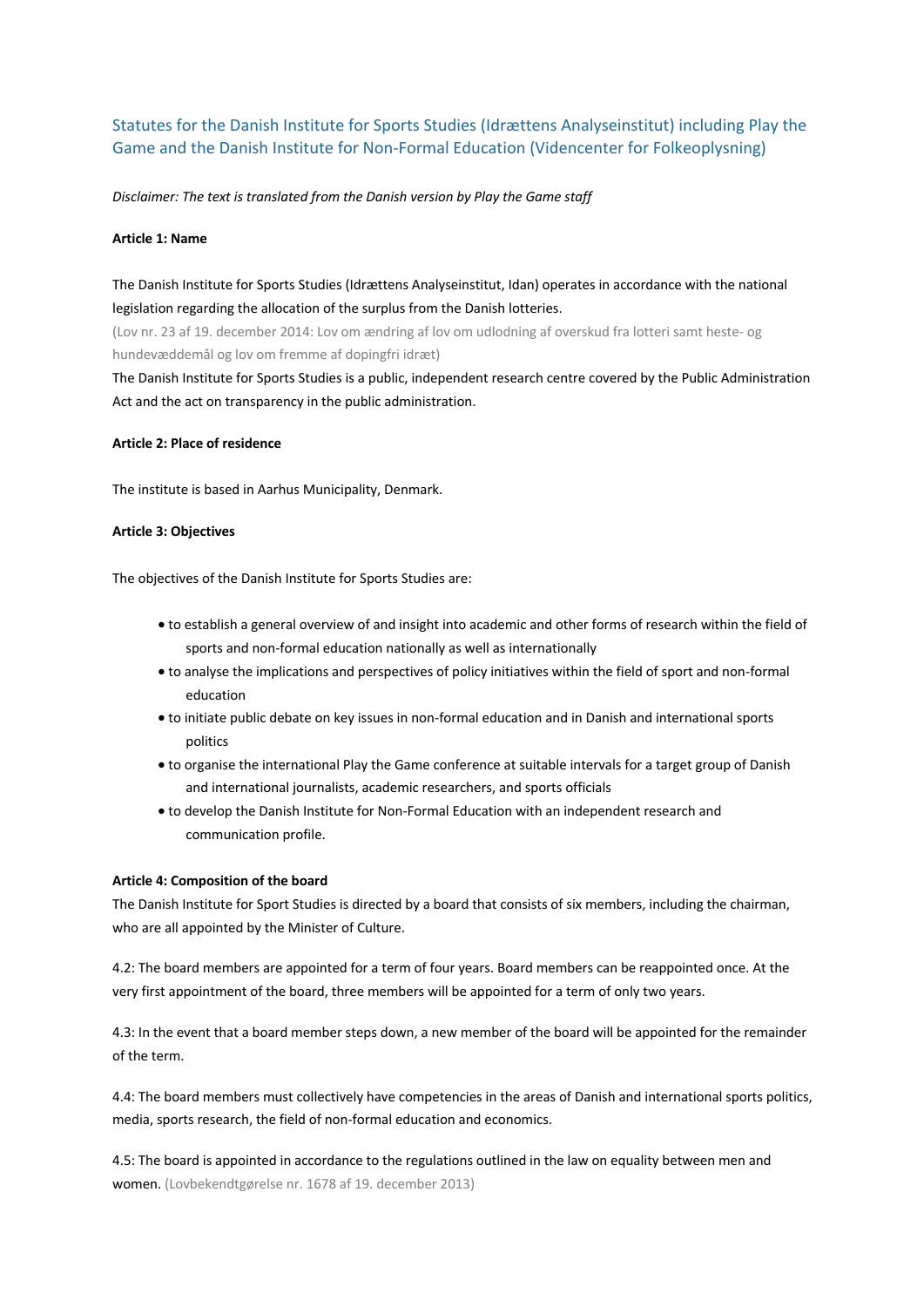4.6: The Minister of Culture determines the remuneration for the chairman and the remaining board members.

4.7: The board determines its own rules of procedure including rules on disability and confidentiality.

## **Article 5: Responsibilities of the board**

The board is responsible for the overall management of the Danish Institute for Sports Studies. It is responsible for all the institute's activities and must ensure that the institute complies with terms and conditions from grant-making authorities.

5.2: The board makes its decisions based on simple majority votes. In the event of a tie, the chairman of the board has the casting vote. A two-third majority is demanded for changing the statutes in accordance with article 12.

5.3: The board is competent in making decisions when at least half of the board members are present, including the chairman of the board.

## **Article 6: The Play the Game conference**

Based on recommendations from the administration, the board will appoint a Programme Committee for the international Play the Game conference consisting of at least seven Danish and international experts. The role of the Programme Committee is to give advice on conference themes and speakers. The Programme Committee is also responsible for evaluating the conference.

6.2: The chairman of the Programme Committee should be an employee at the Danish Institute for Sports Studies. Members of the Danish Institute for Sports Studies' board cannot be appointed to the Programme Committee.

6.3: The host country for the Play the Game conference should have the possibility to be represented on the Programme Committee with at least two members.

#### **Article 7: Day-to-day management**

The board appoints and dismisses the director of the institute. The director is responsible for day-to-day management of the institute in accordance with its statutes and instructions from the board.

7.2: The director appoints and dismisses all other employees at the institute in accordance with the rules of the Danish state on salaries and terms of employment.

#### **Article 8: Authority to sign binding commitments**

The chairman of the board together with another board member or the director have the authority to sign binding commitments on behalf of the institute.

## **Article 9: Funding**

The funding of the Danish Institute for Sports Studies is defined in the national legislation regarding the allocation of the surplus from the Danish lotteries. (§ 13 i lov nr. 1532 af 19. december 2017 om udlodning af overskud og udbytte fra lotteri.)

9.2: In addition, the institute may procure income from commissioned research, analyses, reports, evaluations, publications, external support, conference fees, etc.